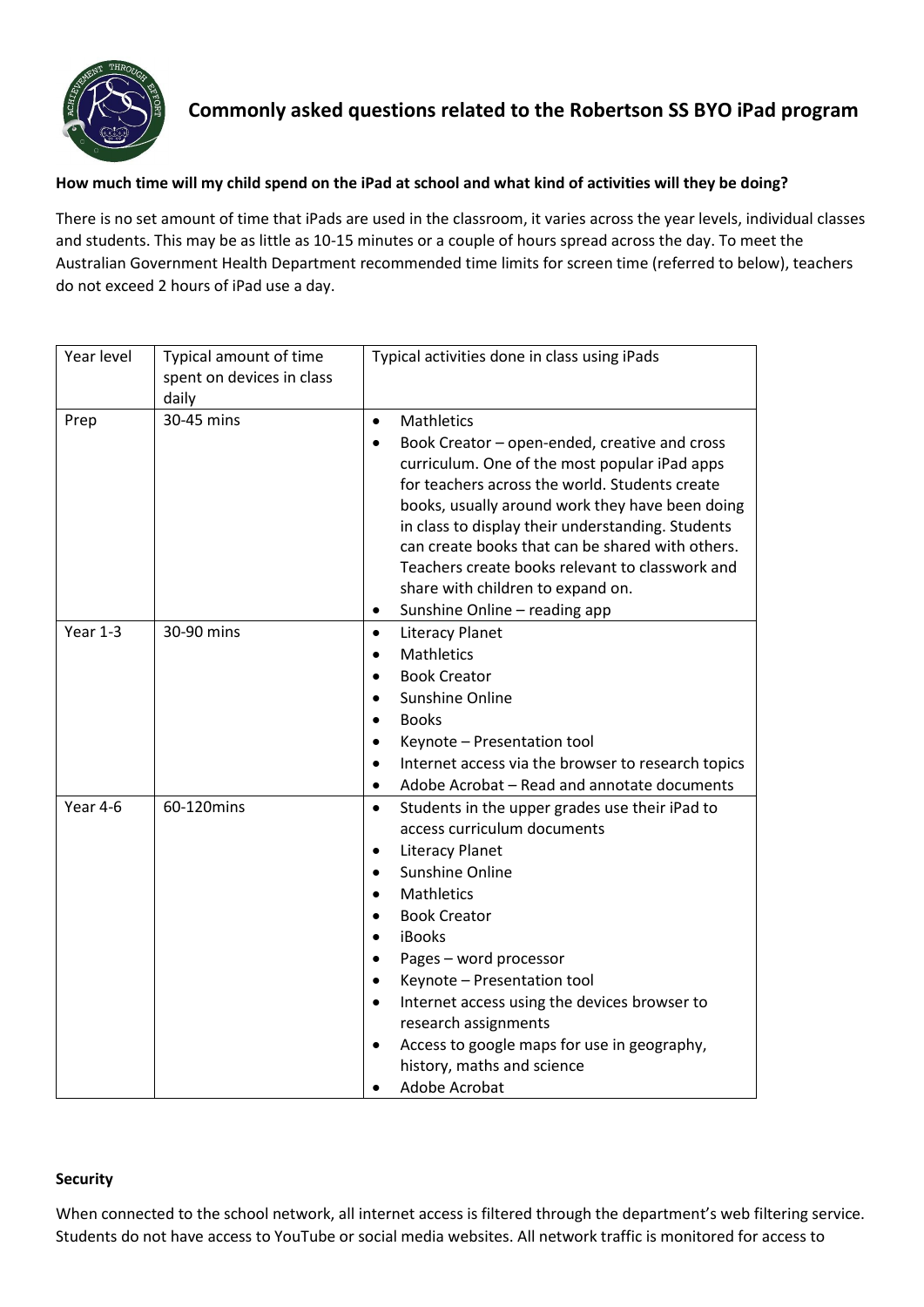inappropriate sites and recorded. Departmental email accounts are filtered for inappropriate language and forwarded to the school's network administrator.

Instances of bullying or harassment through the department's email service are dealt with under the schools Responsible Behaviour Plan. Consequences for breeching this policy include timeout or detention, loss of access to device and/or internet and email, parent contact, in-school withdrawal and in some circumstances, suspension from school.

## **How are iPads used to support the curriculum?**

All ICT devices used at Robertson State School complement the learning activities staff have designed using the school's curriculum based on the Australian Curriculum. All activities completed on iPads are educational in purpose and targeted at concepts being taught under the Australian Curriculum. There is no, one, right way to use technology in the classroom. iPads present a great opportunity for teachers and students to innovate within the classroom setting, opening up new opportunities for learning in ways that have not been possible previously. Teachers are currently receiving Professional Development in the use of iPads in the classroom and have at their disposal a number of teaching tools specifically designed for the modern 21st century classroom.

Over the past 12 months, students have used their devices to:

- Create movies, news reports and oral presentations using green screen technology.
- Take photos and annotate these to include in reports and stories.
- Draft, write, edit and publish writing assessments.
- Create dynamic iBooks using Book Creator with photos, audio and video recordings to demonstrate learning.
- Participate in reading development programs such as Reading Doctor and Fast ForWord.
- Engage with coding through the Hopscotch app, Scratch Jnr., Beebots, and Spheros.
- Program LEGO robots and drones.

#### **What is the school doing about screen time?**

According to the Australian Government's Department of Health website, the recommendation is to limit the use of electronic media for entertainment to 2 hours a day for children aged 5-12 years. This can be found in Australia's Physical Activity and Sedentary Behaviour Guidelines for Children (5-12 years) which encourages children in this age range to have 60min of physical activity every day.

- All students are encouraged to use their lunch times to engage in physical activity.
- Students are not allowed to use their devices during school breaks or before or after school while in the school grounds.
- iPads at Robertson State School will only be used for educational purposes, not entertainment.
- Teachers are aware of these recommendations and adhere to them in the classroom.

#### **I am concerned about my child straining their eyes?**

Staff are aware of the risk of eyestrain and headaches that can be caused by the constant viewing of small objects on small screens, incorrect monitor position, or glare or reflection from lighting sources. All teachers work with students to reduce the risks by ensuring students:

- Work in environments free from glare or reflection.
- Have adequate lighting.
- Position the iPad screen for comfortable viewing distance.
- Increase font size for comfortable viewing.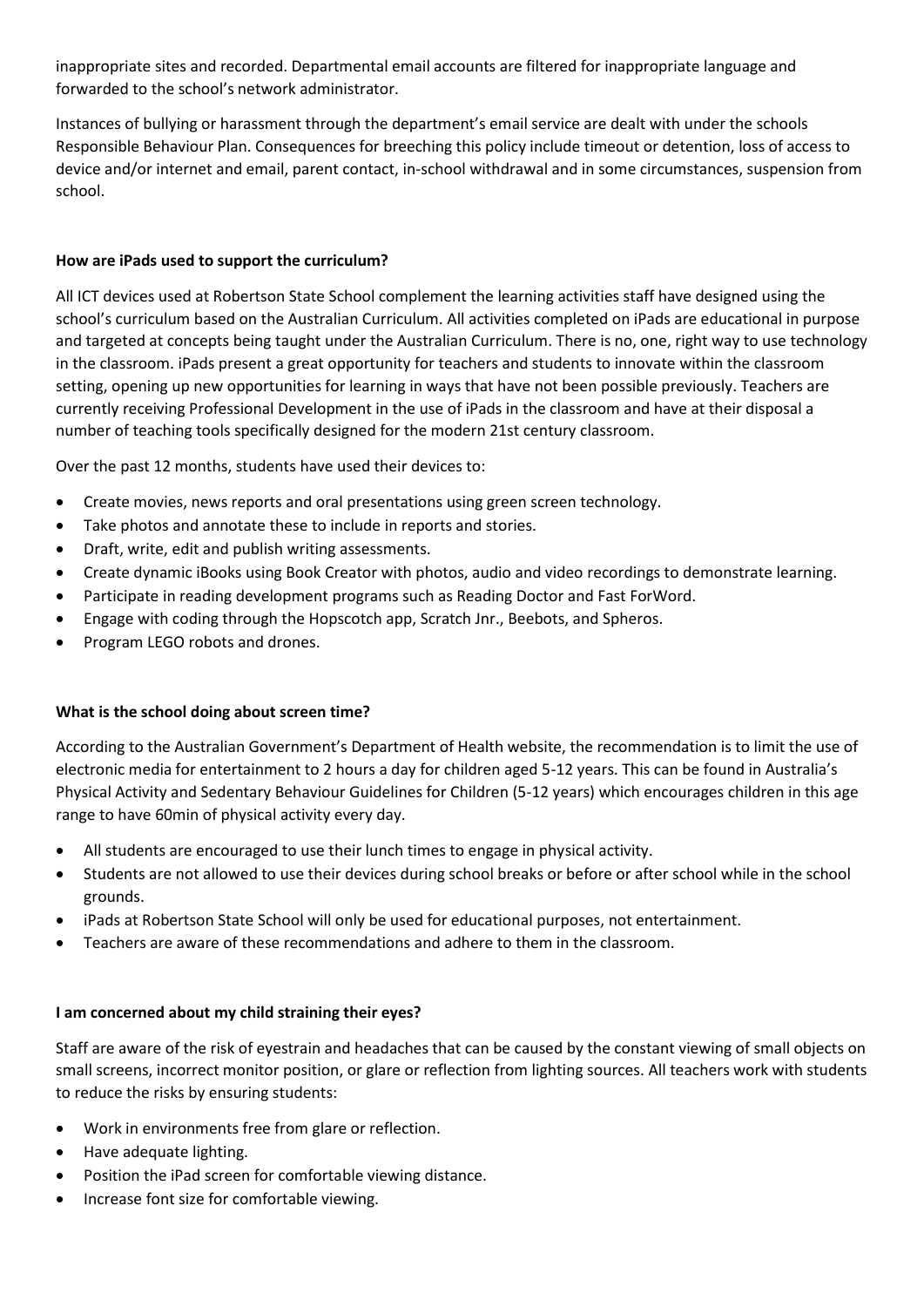- Take frequent rest breaks. (An old but valid idea is the 20/20 rules that states "every 20 minutes look at something about 6 metres away for 20 seconds").
- Adjusting the screen brightness, colours and/or contrasts can also assist in reducing eyestrain.

#### **How is the school dealing with Occupational Health and Safety issues?**

Students are advised to consider the following advice when using their iPad. Staff are aware of this advice and will remind students of them.

- Taking regular rest breaks (at least every 20 minutes) and not using the iPad for more than 2 hours in any one day as per the guidelines.
- Using the iPad on a desk rather than on the lap whenever possible.
- Robertson SS has purchased iPad stands to help change the viewing angle to minimise the need to bend the neck.
- Using a chair that maintains good posture.
- Reducing the need to carry the iPad (where practicable).

### **Will my child learn to type?**

A typing program, called Typing Tournament, is available for all year levels from Years 1-6. While the typing program can function using the iPad's onscreen keyboard, the school's recommendation is that students use a physical keyboard for this program. Students will receive a username and password, much like Mathletics, and this can be accessed across a range of devices including iPads, laptops and desktop computers.

#### **What about Prep classes?**

Students in Prep will not be asked to bring an iPad until the start of second semester. This will give these students time to acclimatise to the schooling experience and familiarise themselves with school procedures and expectations. All other grades will bring their iPads from the start of the school year.

## **Support for families**

Although the School Council are encouraging and advocating for all students to come to school with an iPad as a digital tool to assist with learning, it is noted that some parents may not be in a financial position to buy an iPad or may be philosophically opposed to having their children join the BYOD program. To accommodate these families, students will have shared access to school owned iPads when it is necessary for their learning which will not be able to be taken home.

## **How much homework should my child be doing on their iPad?**

Homework can take the form of both digital and non-digital work. The amount of homework undertaken by students on their iPads will differ across the year levels. At the start of the year teachers will inform parents of their expectations and the amount and type of work needed to be done.

#### **Will an older iPad be suitable for my child at school?**

iPads need to be able to update to the latest version of the operating system (currently 13.1.2). Older iPads that cannot update to this iOS will still work, but there may be issues with some apps that do not support the older